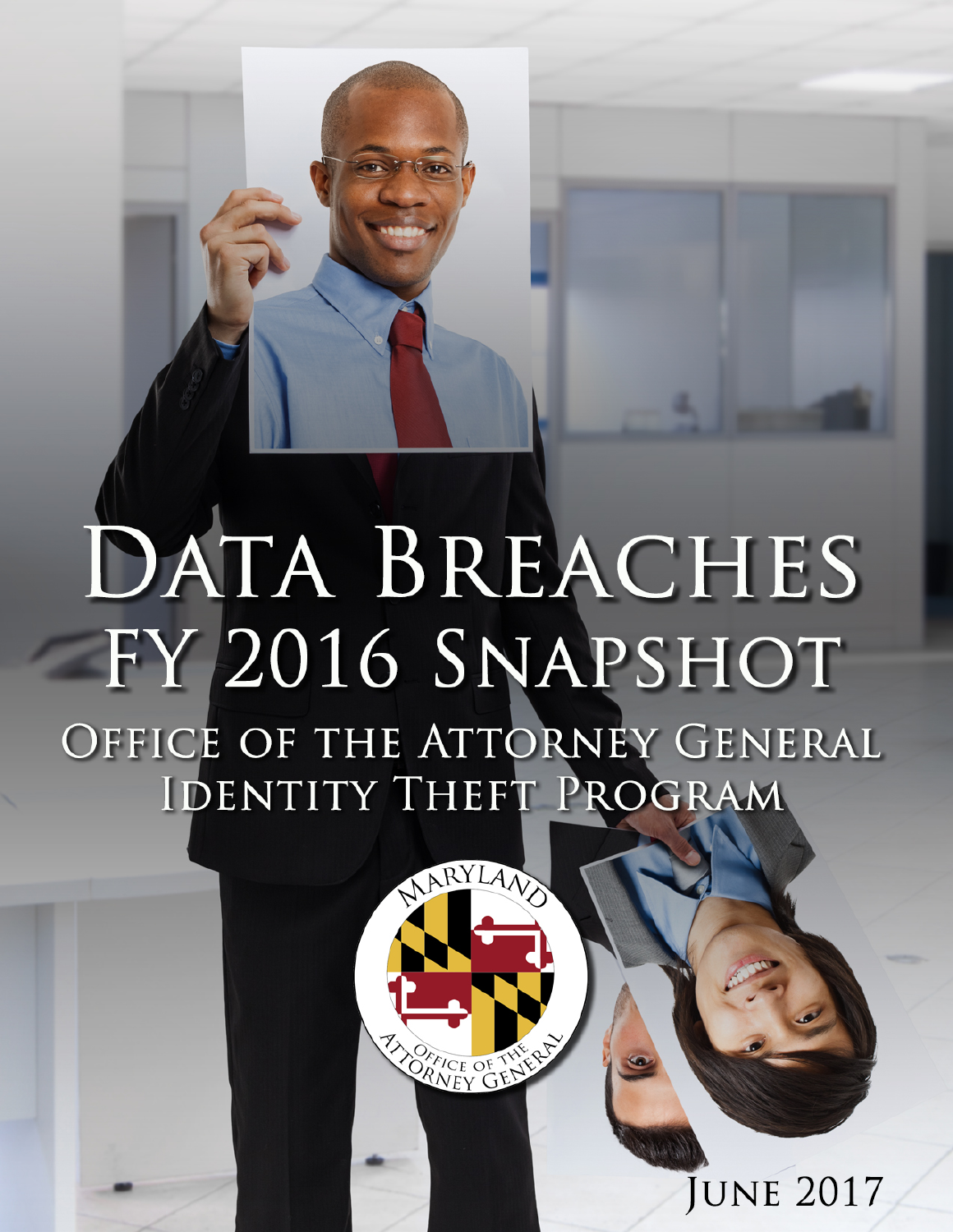## I. Introduction

This report is responsive to a recommendation of the Maryland Cybersecurity Council to publish data on breaches affecting the State's citizens in particular.<sup>1</sup> While there are many studies on data breach frequency, these data are typically national in scope. The goal in producing data specific to Maryland is to sharpen public awareness and to aid policymakers. This Report represents an initial response. In subsequent years, the intention is to provide more data, analysis and context.

## II. Statutory Overview

There are two significant data breach laws in Maryland. The first, the Maryland Personal Information Protection Act<sup>2</sup> (MPIPA) became effective in 2008 and applies to private businesses. The second, Protection of Information by Government Agencies<sup>3</sup>, became effective on July 1, 2014 and is applicable to state government agencies, which were not previously subject to the requirements established under MPIPA. The breach laws require a business or government unit to:

- Implement "reasonable steps" to protect against unauthorized access to or use of personal information when destroying records<sup>4</sup>;
- Implement reasonable security procedures and practices when storing and using personal information<sup>5</sup>;
- Conduct an investigation if a security breach occurs; and
- Notify the Office of the Attorney General (OAG), and depending on the nature of the breach, notify affected Maryland residents, credit reporting agencies, and media outlets about a security breach.<sup>6</sup>

A business or government unit providing notice of a security breach must notify the Maryland Office of the Attorney General prior to providing required notice to the affected Maryland residents, credit reporting agencies, and media outlets.

III. Fiscal Year 2016 Overview

There were 564 data breaches affecting more than 600,000 Maryland residents in Fiscal Year 2016 (FY 2016). The actual number of Maryland residents affected is not known because state law does not require businesses or government units to report the number of Maryland

<sup>&</sup>lt;sup>1</sup> See Maryland CyberSecurity Council, *Initial Activities Report (July 1, 2016)*, Recommendation 6 (p. 13) at <http://www.umuc.edu/mdcybersecuritycouncil>

<sup>&</sup>lt;sup>2</sup> Md. Code Ann. Com. Law § 14-3501 through §14-3508. MPIPA was updated by the General Assembly during the 2017 session (Chapter 518/House Bill 974). Changes made by Chapter 518 go into effect January 1, 2018. <sup>3</sup> Md. Code Ann. State Govt § 10-1301 through §10-1308. Chapter 518 did not make changes to the Government Agency statute.

<sup>4</sup> Chapter 518 applies this requirement to employee records in addition to customer records.

<sup>5</sup> Chapter 518 updates the definition of personal information to include additional forms of identification, health information, biometric data, and information that would allow access to an individual's e-mail account.

<sup>6</sup> Chapter 518 alters the trigger for notice by requiring notice to be given if the breach "creates a likelihood that personal information has been or will be misused."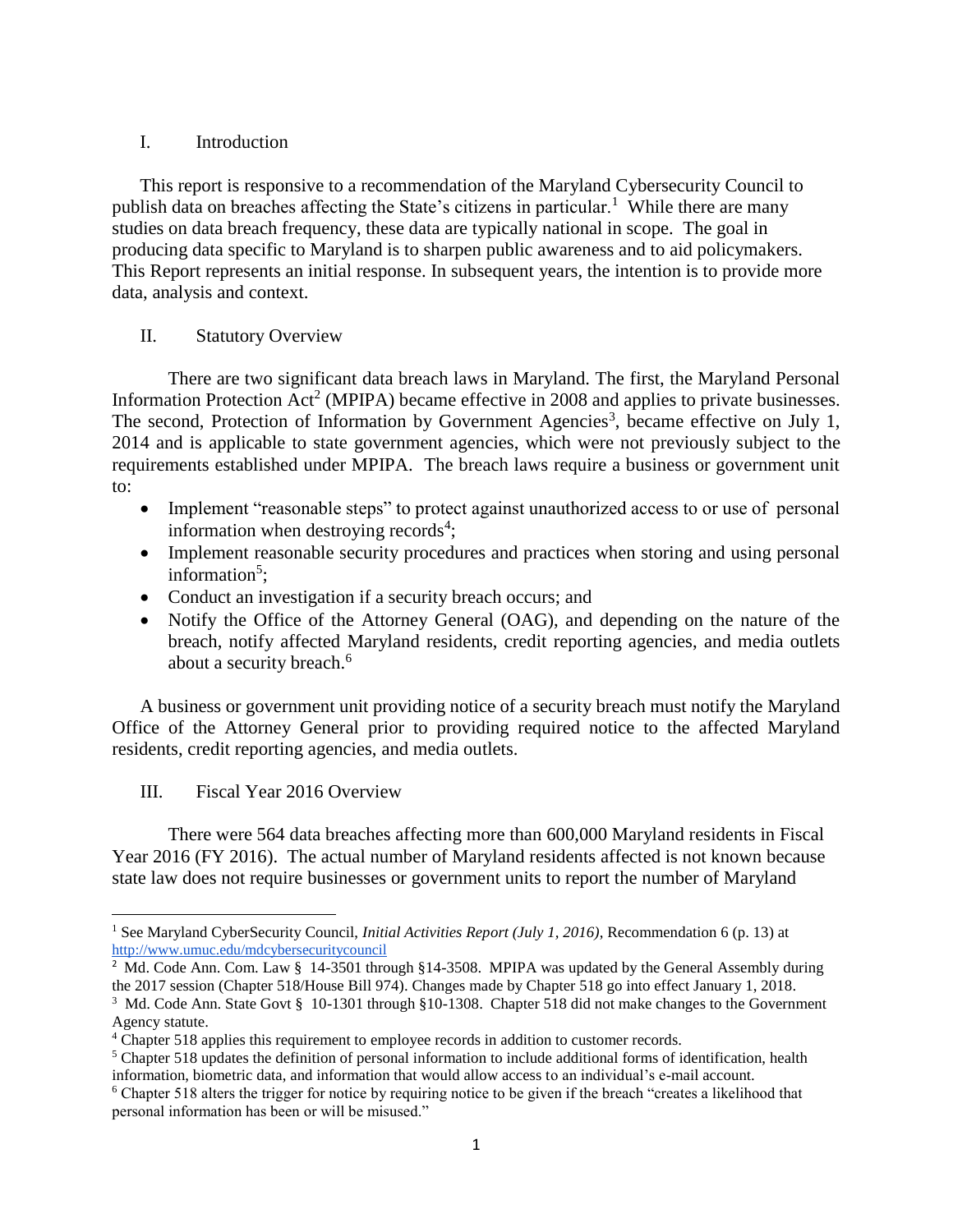residents who are affected by the data breaches. The number of residents reported is voluntary and therefore may be incomplete. This limitation is important since it means that year-on-year comparisons may include reporting differences rather than changes in the number of residents affected.

With this limitation in mind, the data set indicates that the 564 data breaches in 2016 represents a 41% increase from reported breaches in Fiscal Year 2015. The FY 2016 data breach monthly breakdown is as follows:



Entities reporting breaches cut across all sectors: banking, health insurance providers, the hospitality industry, law offices, and accounting firms, among others.<sup>7</sup>

IV. Data breach trends and examples

## **A. "Spear Phishing"**

The months with the most reported data breaches were March 2016 and April 2016, respectively. More than half of the data breaches reported in March and April were the result of a hacking technique called "spear phishing." Spear phishing, is often highly preventable and is potentially extremely damaging to those whose information was compromised. In many instances, the hackers impersonate someone within the company, and then target a particular employee or group of employees via email. If the scheme is successful, unwitting company employees will either install malware into the computer network or actually send personal information directly to the hackers via email. The information targeted in the March and April breaches was frequently centered on employee 2015 W-2 income and tax statements. In such a case, the compromised information can include tax information, social security numbers, tax identification numbers, direct deposit information, and much else.

<sup>7</sup> See Maryland Information Security Breach Notices at <http://www.marylandattorneygeneral.gov/Pages/IdentityTheft/breachnotices.aspx>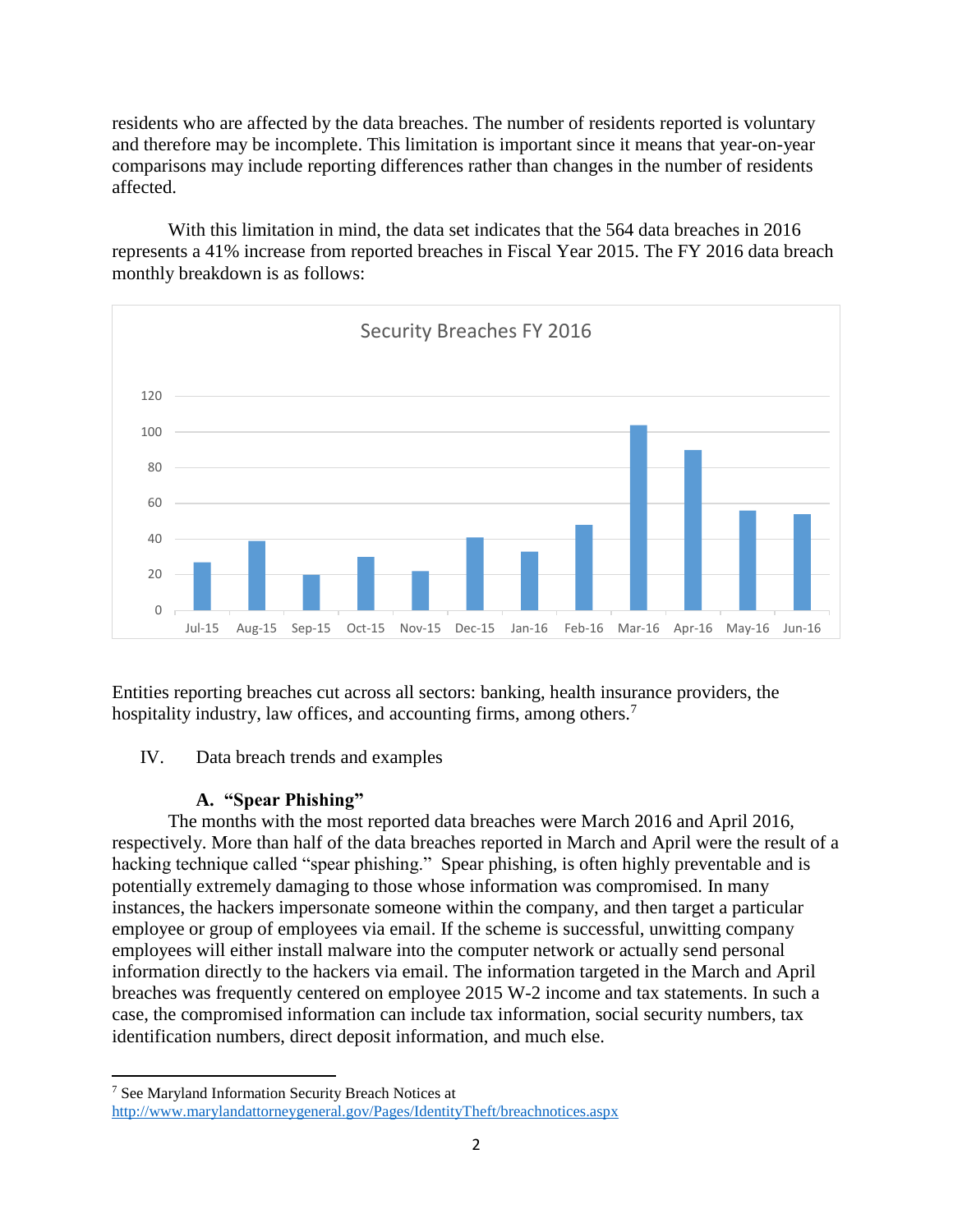Spear phishing attacks are preventable because they rely, in part, on human behavior – and the willingness of the target to respond to requests. Training and education can reduce much of the risk associated with this hacking technique.

Victims of spear phishing are particularly vulnerable because they are at risk for at least three types of financial identity fraud. Depending on the particular information compromised, victims may be at risk for:

- Existing account fraud Hackers may now have access to established financial accounts such as bank accounts;
- New account fraud Hackers may use information to open new accounts, such as credit cards; and
- Tax fraud Hackers are able to file a fraudulent tax return in the name of the victim.

## **B. Retail Malware**

Data breaches caused by malicious software, or "malware,") were frequently reported by both online and brick and mortar retail entities. The malware, surreptitiously installed, is designed to capture payment card information when the customer checks out. The information captured generally includes card number(s), expiration date, name, and address. A retail malware data breach exposes data breach victims to the risk of existing account fraud. In FY2016 more than 50 data breaches were caused by malware.

## **C. Lost or stolen devices, inadvertent error**

It would be folly to suppose that all data breaches are the result of hackers or technological sophistication. In fact, nearly 10% of the reported data breaches were the result of what could be called "old fashioned" techniques. Data breaches of this variety may be the result of human error or the secondary consequence of a related crime. Examples of this breach might include:

- stolen computer after a burglary or car break-in; or
- attaching the wrong file to an email, or perhaps sending mail or email to the wrong recipient.

Data breaches of this variety may lull victims into a false sense of security because the information was not sought out specifically by identity thieves. However, the inability to control the compromised information results in the uncertainty that the individuals affected by the data breach face much of the same risk for identity theft.

# **D. Unauthorized Access or Improper Use**

This variety of data breach is generally the result of an employee improperly accessing or retaining personal information. In many instances where an employee improperly retained or used information, the breach notice noted the involvement of law enforcement or that the employee has been terminated.

## **E. Credit monitoring**